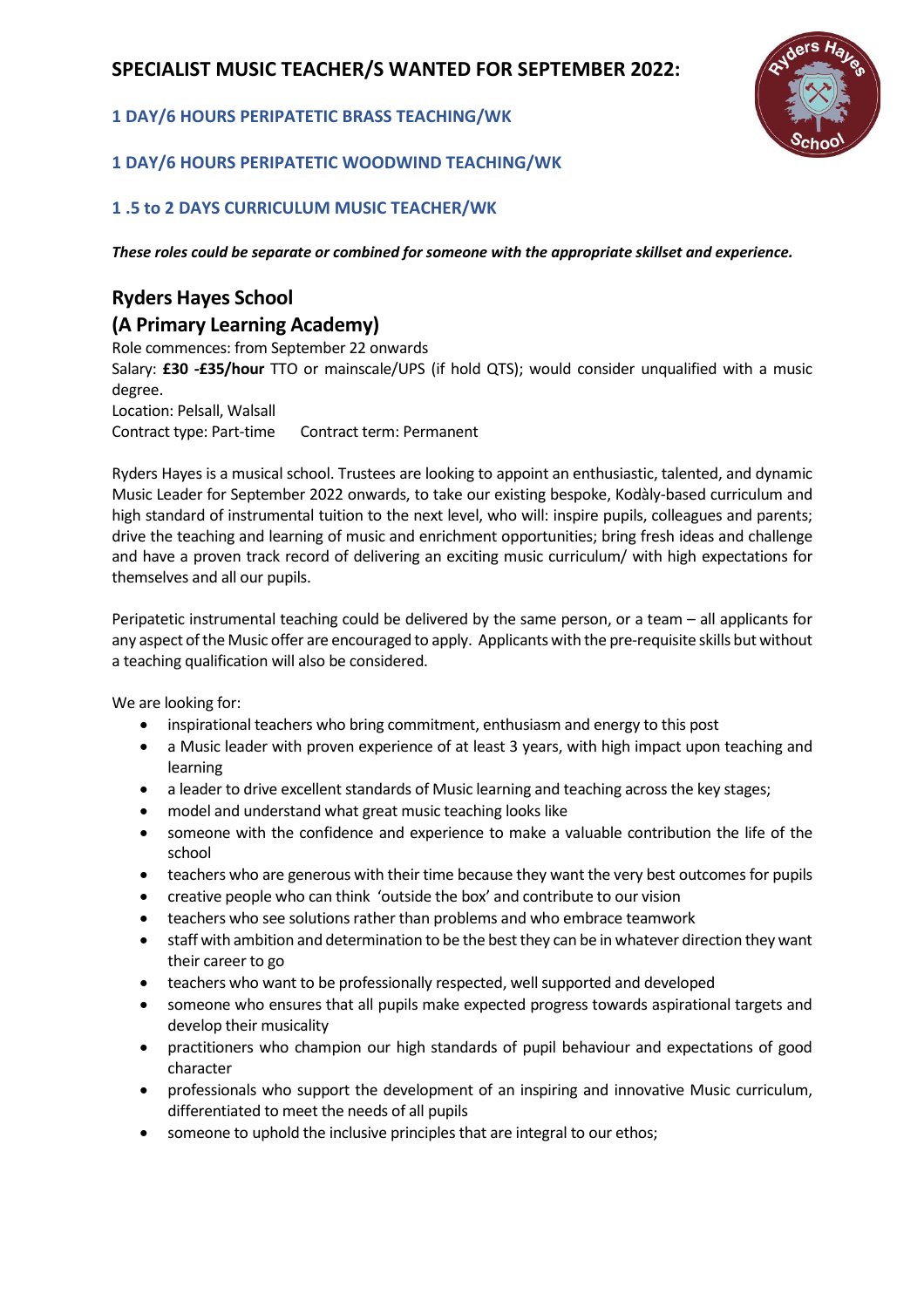# **SPECIALIST MUSIC TEACHER/S WANTED FOR SEPTEMBER 2022:**

### **1 DAY/6 HOURS PERIPATETIC BRASS TEACHING/WK**



### **1 DAY/6 HOURS PERIPATETIC WOODWIND TEACHING/WK**

#### **1 .5 to 2 DAYS CURRICULUM MUSIC TEACHER/WK**

#### *These roles could be separate or combined for someone with the appropriate skillset and experience.*

- professionals who want a wider impact beyond the classroom; to create opportunities for performance and appreciation of a range of musical genres, sign-posting pupils to more advanced musical groups
- people with excellent emotional intelligence and interpersonal skills and the ability to work in partnership with our staff; a range of professionals, partners, pupils, parents and trustees
- professionals keen and willing to engage in and promote evidence-based research and interventions
- champions of positive mental health, well-being and growth mindset for pupils and staff alike

We can offer you:

- a vibrant, happy workplace
- the opportunity to make a difference to our happy and successful school, with the pupil at the heart of every decision.
- a school open to new ideas and challenges; keen to adopt evidence-based research and willing to embrace change for the good of the school and partner schools
- excellent development opportunities as a leader of learning for our pupils; staff, and wider professional community to engage as part of our Training School activities, working across the Black Country and beyond.
- extensive CPD opportunities, including specific, funded Kodàly/specialist training.
- flexible working
- numerous additional benefits as a Ryders Hayes Academy employee (see our People Strategy)

**Suitable candidates should register their interest with Office Manager, Raj Samra, r.samra@ryders hayes.co.uk as soon as possible or call 01922 683008 from 7th June to arrange an informal discussion with senior leaders. Application forms available from [r.samra@ryders-hayes.co.uk](mailto:r.samra@ryders-hayes.co.uk) and the school websit[e www.ryders-hayes.co.uk](http://www.ryders-hayes.co.uk/) (vacancies)**

**These roles are available combined for suitable candidates or on an individual basis according to expertise. Wider Opportunities is taught in Year 5, where all pupils learn to play a brass or woodwind instrument, this could be taught either by the Music Leader (if skillset appropriate) or the peripatetic teacher(s.)**

Ryders Hayes School is committed to safeguarding and promoting the welfare of children and young people and expects all staff to share this commitment. An enhanced DBS check is required for all successful application